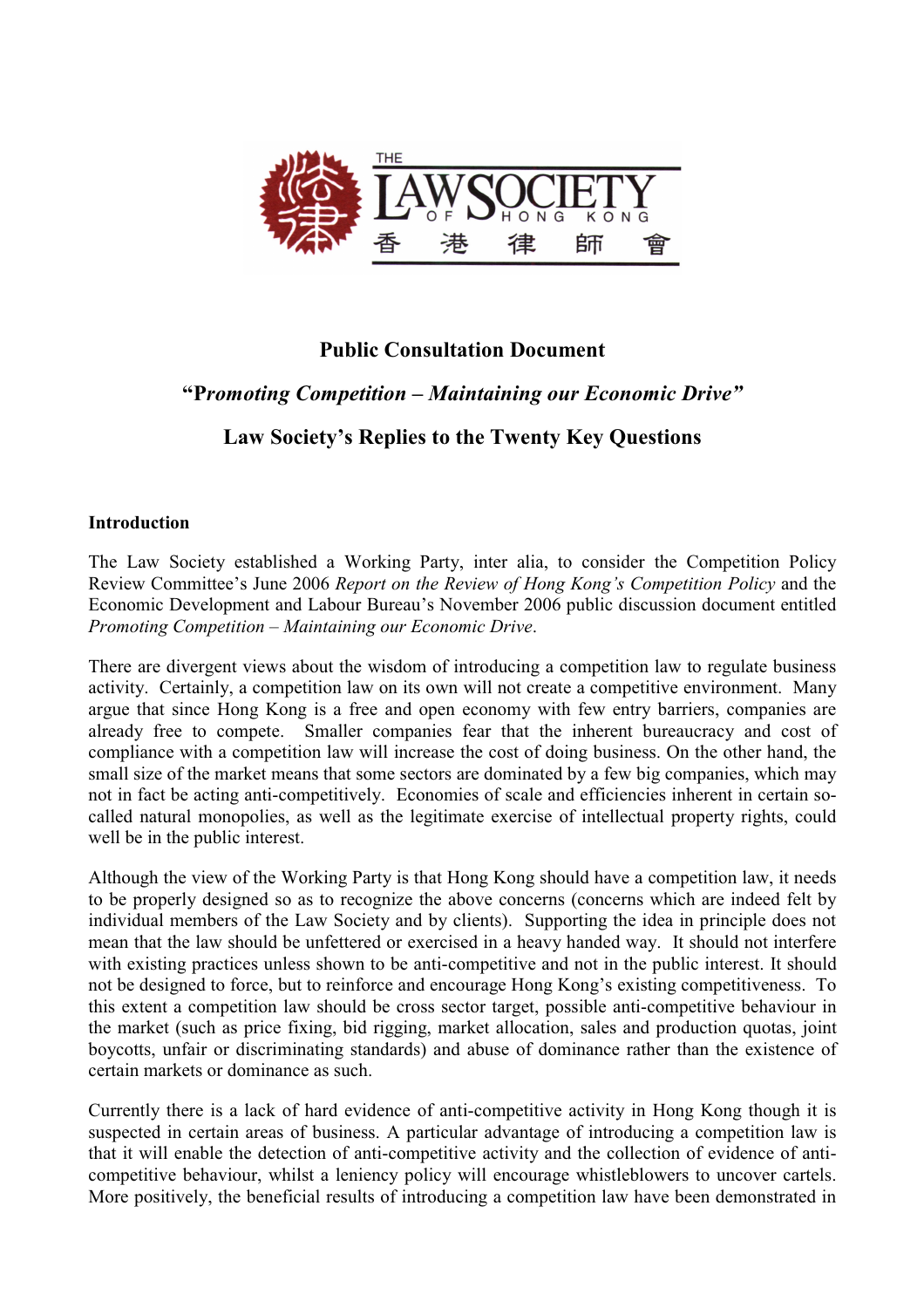the telecommunications market resulting in enhanced consumer choice, increased innovation and reduced prices.

### **Question 1**

# Does Hong Kong (HK) need a new competition law?

- Hong Kong does need a new competition law.  $1.1$
- $1.2$ At present, Hong Kong law does not provide a meaningful or, for most sectors of the economy other than the telecommunications sector, any regulatory framework for ensuring that Hong Kong's economy regulates anti-competitive behaviour. In an increasingly globalized world economy having a suitable regulatory framework for addressing abuses inflicted as a result of market participants having a degree of dominance in their respective industries is generally regarded as being an important element of economic performance. Hong Kong's relatively small size makes the need for an effective competitive law important if Hong Kong is to continue to flourish in an increasingly globalized economy.
- The World Bank and the Organisation for Economic Cooperation and Development (OECD)  $1.3$ have described the nature of competition in a market-based economy as: "forcing firms to become efficient and to offer a greater choice of products and services at lower prices". The statement highlights the twofold effect of competition to both businesses and consumers, resulting in an overall benefit on the economy and its participants as a whole.
- $1.4$ The British Chamber of Commerce believes that "fair competition is one of the keys to a good environment for investment as it gives impetus for continuous improvements in products and services"<sup>2</sup>
- There has been a significant transformation of economic activities in Hong Kong in the past  $1\overline{5}$ two decades, from manufacturing to a service industry. According to the Hong Kong Institute of Economics and Business Strategy (HIEBS)<sup>3</sup>, nominal GDP contributed by total services increased from HK\$90.7 billion in 1980 to HK\$1050.4 billion in 1997 and the percentage share of nominal GDP contributed by services increased from 67.5 percent to 85.2 percent, while the corresponding figure for manufacturing decreased from 23.7 percent to an estimated 6.5 percent in the same period. The Hong Kong Trade Development Council's Economic Forum believes that "a lack of competition would strangle Hong Kong. Without competition, there will be less pressure to improve."<sup>4</sup>
- 1.6 Without relevant competition legislation in Hong Kong, there will be no procedure by which businesses engaging in anti-competitive conduct can be directed. This would have the effect of impairing the economic efficiency of the economy.
- 1.7 HK has a small market economy and it should be noted that whether and how firms compete will be a matter of the natural conditions of the market. According to Michal Gal<sup>5</sup>, a "key"

<sup>&</sup>lt;sup>1</sup> "A Framework for the Design and Implementation of Competition Law and Policy": World bank and OECD, November 1998 (pg 2 Promoting Competition discussion document)

<sup>&</sup>lt;sup>2</sup> The British Chamber of Commerce's Thinking on the Need for a Competition Law for Hong Kong – Jo Wilson 31/08/2006

<sup>&</sup>lt;sup>3</sup> HIEBS working paper, 'HK: From an Industrialized City to a Center of Manufacturing-Related Services' - Zhigang Tao & YC Richard Wong, based "An Economic Study of HK's Producer Service Sector and its Role in Supporting Manufacturing"  $\alpha$ n (http://www.hiebs.hku.hk/working\_paper\_updates/pdf/wp1022.pdf)

<sup>&</sup>lt;sup>4</sup> http://www.tdctrade.com/econforum/sc/sc060801.htm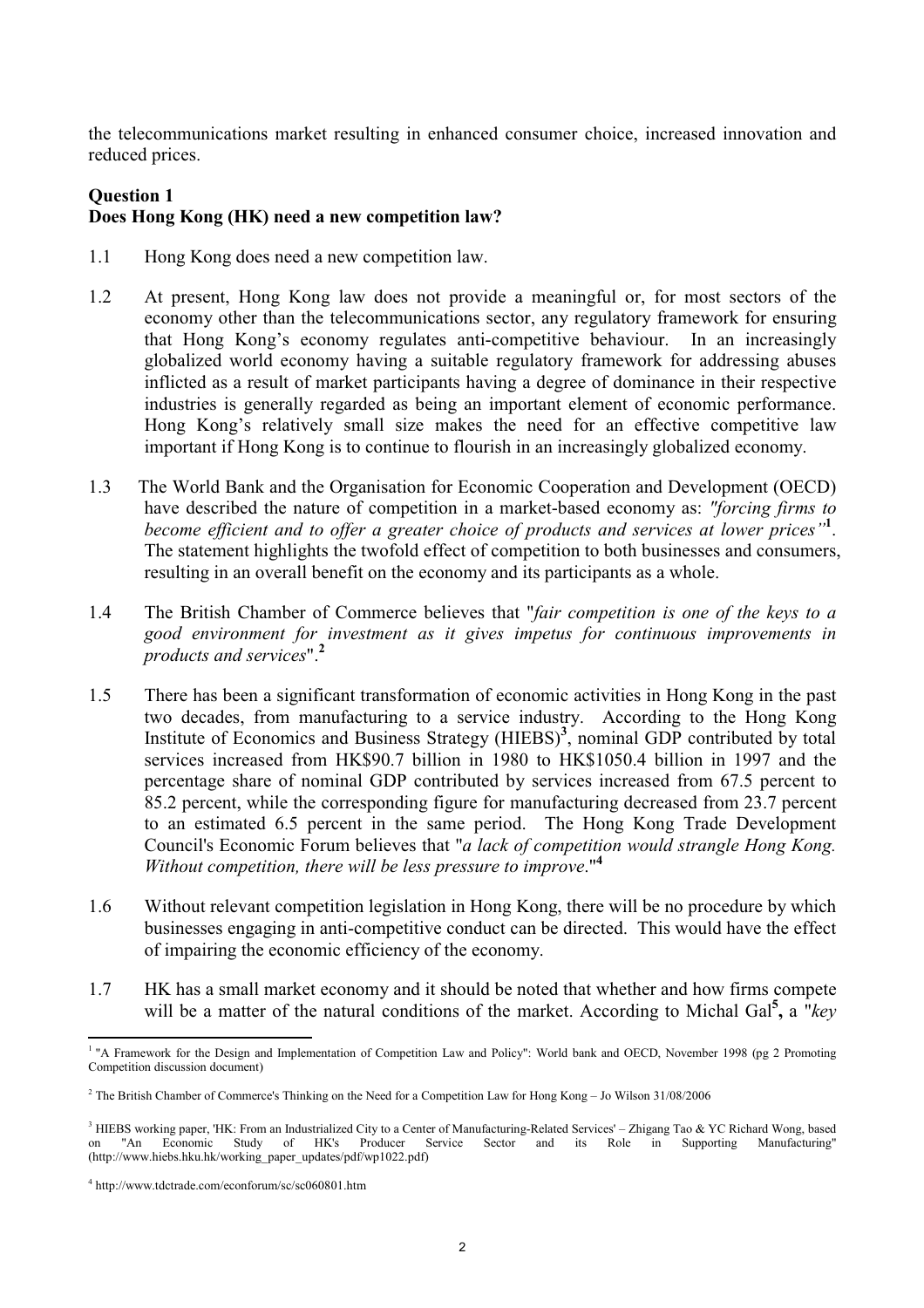feature of small economies is the concentrated nature of many of the markets. Any new competition policy should therefore be designed to deal effectively with these unique obstacles to competition."

- $18$ Another persuading factor towards the introduction of a new competition law in Hong Kong is the trend towards global harmonisation of competition policies.
- 1.9 The two sectors of Hong Kong's economy which have existing competition regulations are telecoms and broadcasting. It is widely accepted in the market place that both sectors have benefited from the existence of such competition laws.
- 1.10 The Law Society agrees with the arguments set out in paragraphs 45 and 47 of the Discussion Document.

### **Question 2**

### Should any new competition law extend to all sectors of the economy, or should it only target a limited number of sectors, leaving the remaining sectors purely to administrative oversight?

- $2.1$ The new competition law should extend to all sectors of the economy.
- $2.2$ In addition, it would be inefficient and very difficult to legislate on a sector by sector basis. Current reports by COMPAG are often submitted without all data as currently there is only a requirement of businesses to 'co-operate'. This will lead to difficulties about defining specific sectors and limitations when deciding what sort of anti-competitive provisions should apply to which sectors.
- $2.3$ Difficulties of defining individual sectors

As technology advances and businesses develop there is often overlap between business sectors. It would be very difficult to determine, for example, what comprises the "retail" sector. For practical purposes, it would be problematic to break down sectors to try and establish which particular regulation is to apply to each. Attempting to do so could well have the effect of frustrating the implementation and application of the new competition law.

There is also often vertical and horizontal overlap between business sectors (e.g. bundled services) which may prove difficult to properly regulate through sector specific regulation.

 $2.4$ Remaining sectors should not be left purely to administrative oversight

The argument for legislating for competition only in the sectors where competition is felt to be an issue of concern raises, among other problems, the issue of dealing with other sectors if and when a competition problem were to arise. With a universal "cross-sector" approach the cost, time and delay of implementing new legislation each time a competition issue arose would be avoided.

If a business that is regulated in a particular sector deals with one that is not subject to regulation this could also be a problem.

<sup>&</sup>lt;sup>5</sup> Competition policy for small market economies – Michal S. Gal (ISBN:  $0-674-01049-3/0674010493$ )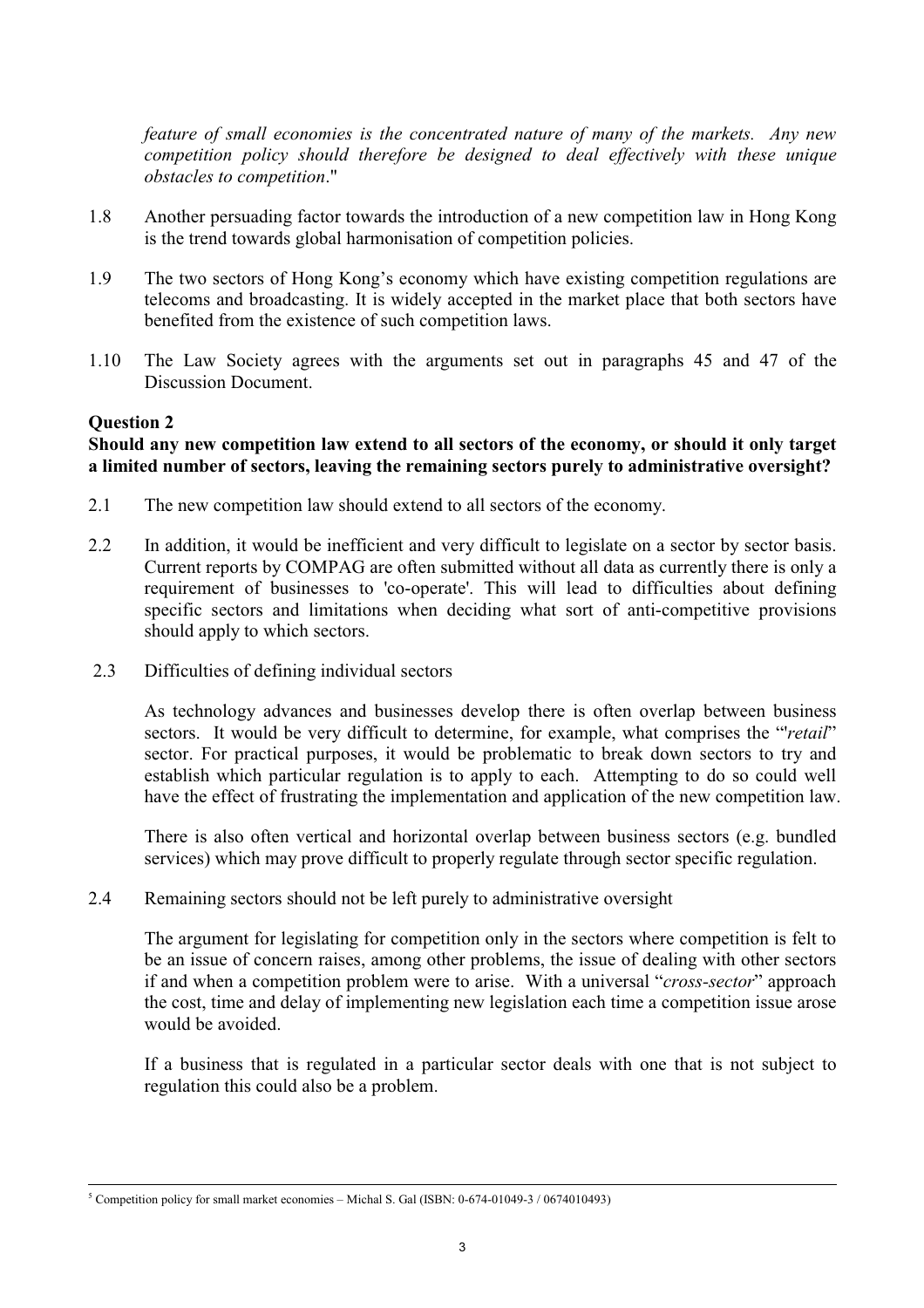$2.5$ Different regulators for different sectors

> If there are regulators for each sector this could be an inefficiency of resources. The Law Society is of the view that it would be more efficient and practical to have a single regulator addressing all sectors of the economy.

2.6 Additional issue

> The existing telecoms legislation is very oddly drafted and, if there is going to be general competition legislation, the Law Society would advocate the application of the same legislation to all sectors. This does not preclude there being additional sector specific regulations of a non-competition nature.

# **Ouestion 3**

Should the scope of any new competition law cover only specific types of anti-competitive conduct, or should it also include the regulation of market structures, including monopolies and mergers and acquisitions?

- $3.1$ The new competition law should certainly cover conduct related issues. See the response to Question 4 below for further details.
- $3.2$ The question of whether the new competition law should also infringe on market structure issues such as merger control is more debatable. This is in part due to the nature of the political and economic environment in Hong Kong which has always favoured less government intervention in the management of the economy compared to other developed economies.
- $3<sup>3</sup>$ One of the perceived problems with introducing a competition law with merger control is that it will not address the large number of sectors which are already dominated by a monopolistic supplier or small group of oligopolistic suppliers. Unless (and it is not suggested here) it is intended to break up these existing monopolies/oligopolies it would be inequitable and potentially counter productive to restrict mergers generally.
- $3.4$ On balance the Law Society is of the view that the new competition law should not introduce merger control. However, it would be open to include a merger control regime in the legislation but not make it effective unless/until it is required at a later date. There is precedent for this application in other legislation (e.g. the Personal Data (Privacy) Ordinance). For completeness, arguments in favour of a merger control legislation are set out in paragraph 3.5-3.7 below with some additional comments on merger control legislation in 3.8.
- $3.5$ Evidence can be drawn from the telecommunications legislation in Hong Kong. Competition provisions have been in place since June 2000 in the Telecommunications Ordinance (Cap 106, ss.7 I-N, s.35A, ss.32 N-R and s.36C). Subsequently new provisions relating to mergers were inserted by virtue of the Telecommunications (Amendment) Ordinance 2003. The reason for the new provisions was that the government recognized the existing provisions to be inadequate as regards to certain types of anti-competitive behaviour. The Telecommunications Authority (TA) had the power to regulate acquisitions and mergers only through license conditions. The limitation was the TA only had the power to regulate if the transfer of license, or under some licenses, transfer of shares in the licensee, was involved. In a brief of the bill to LEGCO, the government recognized that "*mergers and*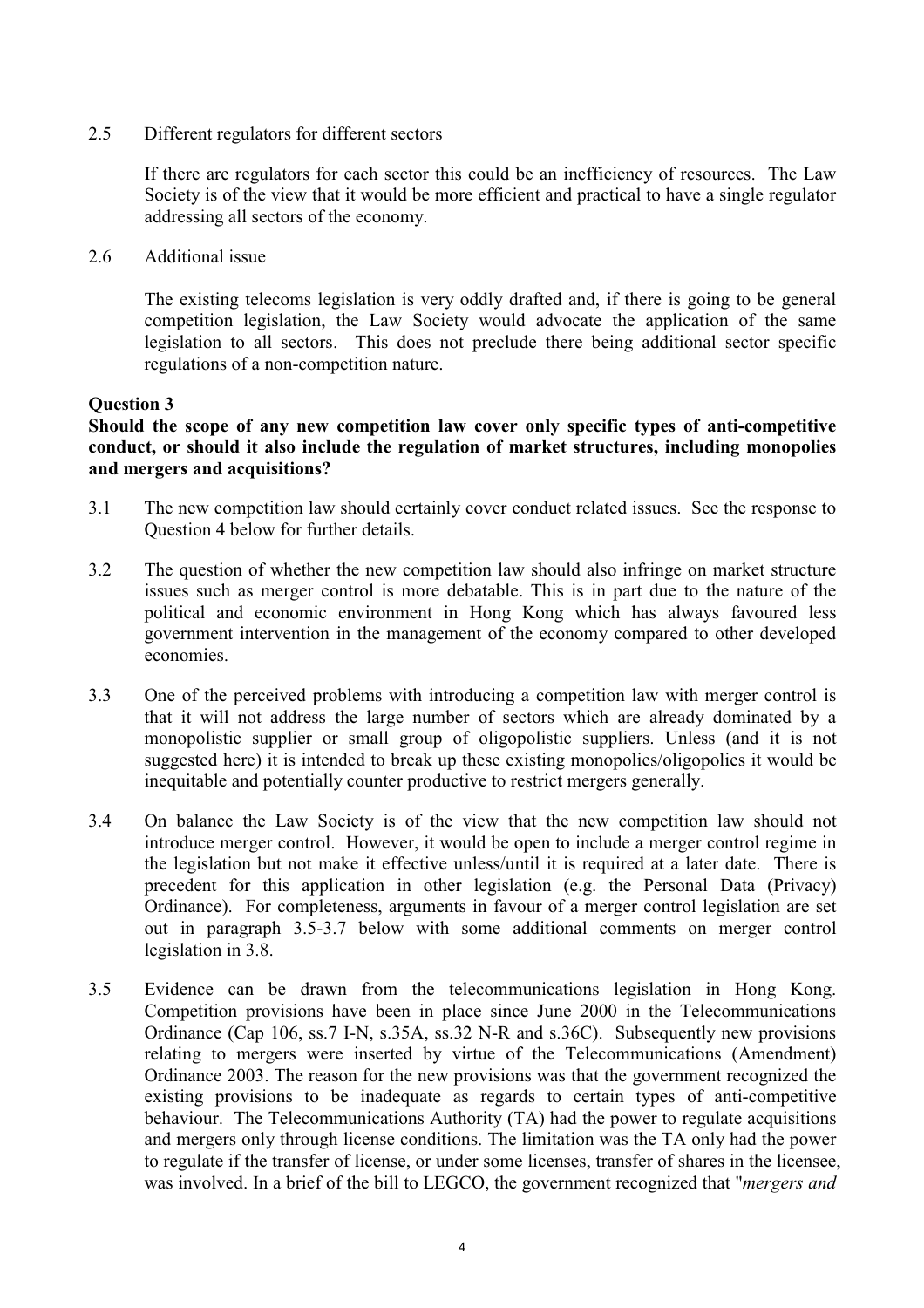acquisitions nowadays often do not involve such transfer as the activities may take place at the holding company level. The legislative framework for regulation of merger and acquisition activities in the telecommunications market is therefore unclear".

- $3.6$ An argument in support of any new competition law including the regulation of market structures (including monopolies and mergers and acquisitions) is illustrated by the government having to amend the Telecommunications Ordinance specifically to address the issue described above. Inevitably market structure will have a role to play in business competition. Mergers and acquisitions do play a large part in anti-competitive conduct, although maybe not to the same extent in Hong Kong as in some other markets (for example, see Chicago Bridge & Iron Company acquisition of Pitt-Des Moines Inc, ruled anticompetitive by the  $\text{FTC}$ <sup>6</sup>.
- $37$ Another argument in support of extending the scope of any new competition law is that of a preventative nature. Businesses and professional advisers will prefer to seek advice before undergoing a transaction to ensure there will be no fear of regulatory risk at a later stage of the transaction. Advice can then be sought as to the tests and procedures that would be followed in assessing relevant transactions and comfort can be given to an acquirer that there will be no competition objections to any proposed merger. Including regulation of market structures in the scope of any new legislation would provide clarity, therefore decreasing the uncertainty for normal merger and acquisition activities.
- 3.8 If merger control legislation is introduced, the Law Society is of the view that the legislation should provide the regulation with power to intervene but should not require mandatory notification. In effect, this is the UK model and not the more bureaucratic EU model.

### **Ouestion 4**

### Should a new competition law define in detail the specific types of anti-competitive conduct to be covered, or should it simply set out a general prohibition against anti competitive conduct with examples of such conduct?

- 4.1 The Law Society is of the view that the competition law should contain a general prohibition (broadly defined) against anti-competitive conduct with a non-exhaustive list of types of conduct (including those set out in the Consultation Paper) which will be deemed to be anticompetitive unless the contrary is established on the facts of a particular case. By including a list of anti-competitive conduct (i) market participants are put on stronger notice as to forms of conduct that will be unacceptable; and (ii) there is less scope to frustrate the competition law through technical arguments as to whether a particular form of conduct is anti-competitive. The legislation should make it clear that the list is not exhaustive.
- $4.2$ From a legal perspective, there are many instances of legislation which have purported to be exhaustive in defining what forms of activity are permitted or prohibited or otherwise subject to regulation. Such pieces of legislation have a history of being problematic in that they create an environment where persons affected by the legislation structure their affairs, or take views to the effect that, they fall outside the scope of the legislation (or inside it where that is the preferred outcome). The result is, inevitably, that a considerable amount of effort goes into evaluating on technical construction grounds whether a particular action falls within or outside a particular piece of legislation instead of considering whether the conduct is of a type which ought to be subject to the legislation. In effect, using the

<sup>&</sup>lt;sup>6</sup> Federal Trade Commission Article (www.ftc.gov/opa/2005/01/cbi.htm)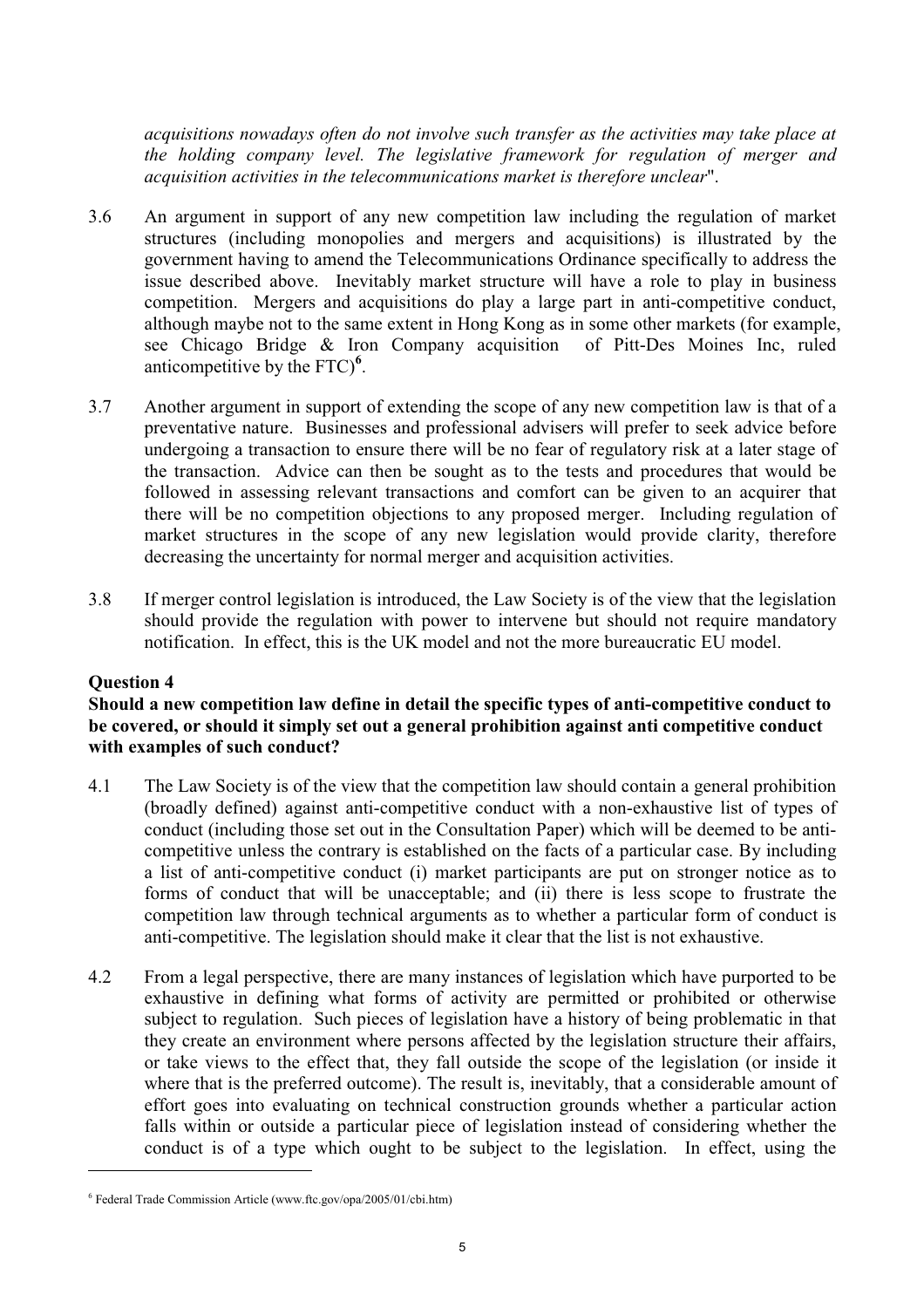exhaustive list approach results in an emphasis on legislative technical construction rather than a pragmatic purpose based approach being adopted when the legislation is implemented.

- $4.3$ In addition, legislation affecting the conduct of businesses which is overly rigid in its drafting very often fails to keep pace with developments in the way business is conducted. The predecessor legislation to the current Securities and Futures Ordinance serve as examples of this.
- $4.4$ The model currently adopted under the Securities and Futures Ordinance which gives the regulator the power to issue guidelines has proved to be both useful and practical. The Law Society is of the view that giving a competition regulator the power to issue guidelines would be beneficial.

# **Ouestion 5**

### Should a new competition law aim to address only the seven types of conduct identified by the CPRC, or should additional types of conduct also be included, and should the legislation be supported by the issue of guidelines by the regulatory authority?

- 5.1 If additional types of conduct which would generally be regarded as anti-competitive can be identified, then it would be appropriate to include them in the non-exhaustive list of examples in the new legislation. The legislation should make it clear that the list is not exhaustive.
- $5.2$ The Law Society is of the view that providing the regulator with the power to issue guidance notes (but not having the effect of amending the legislation itself) is both appropriate and practical.

### **Ouestion 6**

In determining whether a particular type of anti-competitive conduct constitutes an infringement of the competition law, should the "*purpose*" or "*effect*" of the conduct in question be taken into account? Or should such conduct on its own be regarded as sufficient in determining that an infringement has taken place?

- 61 Paragraph 78 of the consultation paper asks whether the very fact of engaging in certain types of conduct should automatically constitute an infringement. The Law Society suggests that any particular conduct should only be considered an infringement if it is by its nature anti-competitive and also has the purpose and/or effect of preventing, restricting or distorting competition. Moreover, activities conducted without the purpose of preventing, restricting or distorting competition should be considered less culpable and not subject to criminal or quasi-criminal sanctions.
- 6.2 The overriding aim of any competition law in Hong Kong should be to enhance economic efficiency and the free flow of trade so as to reinforce business and consumer confidence. Some activities may be regulated (e.g. the professions) in such a way as to stifle the wrong type of competition (such as from unqualified persons) so is not in itself bad. This suggests that even if the conduct in question may be regarded as anti-competitive conduct, as long as the particular conduct does not affect or restrict economic efficiency or the free flow of trade, it should not be contrary to the aims of any new competition law and accordingly there should be no infringement. Thus, whilst certain historically monopolistic areas of business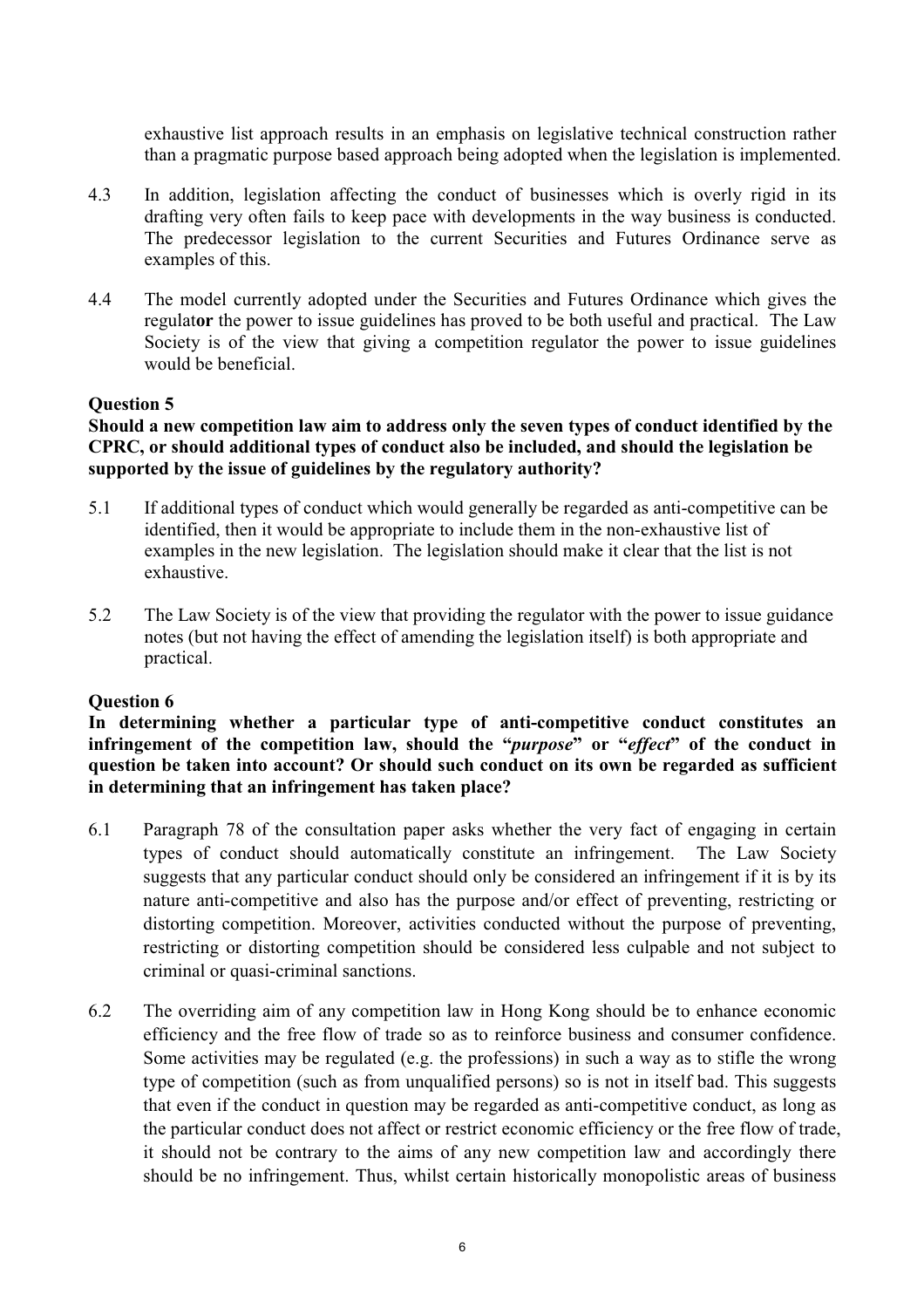(e.g. telecoms and broadcasting) may require help to become more competitive, there would be a danger in taking a "one size fits all" approach to the introduction of a general competition law. An example is the proposed merger of the KCR and MTR. Whilst clearly reducing competition, it has been argued that such a move would improve efficiency and lower ticket prices. So, in determining the "*effect*" of an activity, consideration should be given not only to objective facts to determine whether a party is acting anti-competitively. but also to economic and other relevant issues to determine whether in fact it is acting in an anti-competitive manner.

- 6.3 Although more resources may be needed if the test for infringement is to include looking at the purpose and/or effect of a particular conduct as compared to a strict liability test, the latter approach may place an onerous burden on businesses. Competition law is a new concept to Hong Kong and it will be necessary to educate businesses as to what is entailed so as to avoid any inadvertent infringement. It will be harsh on businesses if there are strict prohibitions imposed at the outset.
- 6.4 Looking at different competition regimes around the world, it seems that the test for infringement is generally based on determining whether the particular conduct has the effect of restricting, distorting or preventing competition in the market. There are no provisions which provide that certain types of anti-competitive conduct automatically render the entity liable for infringement. Under UK and European competition regimes, there are nonexhaustive lists of examples of behaviour which may be regarded as anti-competitive, but these lists are merely for guidance and the particular facts of the case are looked at to determine whether the effect of the behaviour in question restricts or prevents competition before a decision on infringement is made. The Law Society suggests that the proposed competition regime in Hong Kong be in accordance with international practices and that the purpose and/or effect of the behaviour be considered before deciding whether there is an infringement.

### **Ouestion 7**

#### Should any new competition law allow for exclusions or exemptions from the application of some or all aspects of the law, and if so, in what circumstances should such exemptions apply?

- $7.1.$ The competition law should allow for exclusions or exemptions where there is a public policy or economic grounds for not applying the law to certain sectors or in specific cases.
- $7.2$ However, providing for too many exclusions or exemptions would likely dilute the effectiveness of the law. It is suggested that exclusions or exemptions should be justified on the ground of "*public benefit*".
- $7.3$ Apart from providing within the main body of the law for certain sectors to be excluded from the application of some or all aspects of the law, the legislation may also provide a mechanism whereby the regulatory body may grant exemptions on the ground of "*public benefit*". Such exemptions may take the form of subsidiary legislation requiring the vetting of the Legislative Council. Besides, a person may seek exemption from the regulatory body who may consider the application on a case-by-case basis.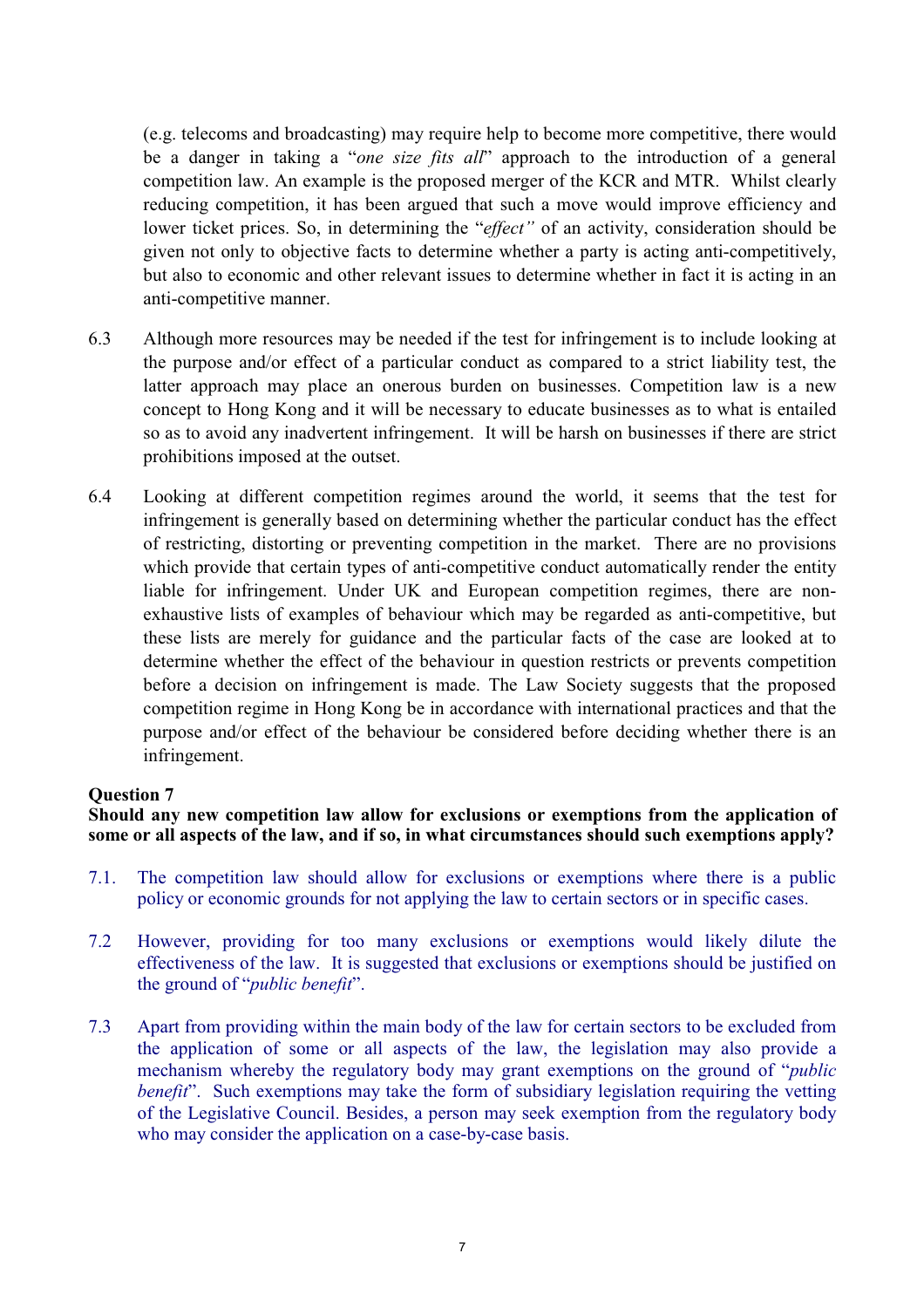$7.4$ In some cases, Hong Kong statutes, regulations and the common law already recognises situations where public policy or other grounds exist for limiting competition in relation the provision of particular goods or services. Typically these relate to the provision of goods or services where it is deemed to be in the interest of the public to require the providers of such goods and services to be qualified or regulated. The Law Society considers that any new competition law in Hong Kong should not have the effect of overriding Hong Kong statutes, regulations or the common law (whether taking effect before or after the introduction of any new competition law) and the new competition law should explicitly address this point.

# **Question 8**

# Which is the most suitable of the three principal options set out below for a regulatory framework for the enforcement of any new competition law for Hong Kong?

- 8.1 The Law Society considers Option 2 to be the most suitable option for enforcement of any new competition law in Hong Kong: i.e. separation of the roles of adjudication by the regulator and enforcement by the courts. By separating the processes of adjudication and enforcement, the operation of the law will be seen to be fairer and more transparent as the courts will act as a balance to the enforcement agency. This will allow the general public as well as businesses to have greater confidence in any new competition law. To this end, the government must allocate sufficient resources to the Judiciary to enable it to undertake the additional work.
- 8.2 The regulator, in any event is likely under any proposed system to have the power to make *cease and desist orders*" in respect of any alleged anti-competitive activity. Many cases on this basis may not in fact proceed to formal adjudication by the courts. The regulator would also have power to enter into binding settlement orders. Such orders should be appealable to the courts.
- 8.3 The courts have considerable expertise in applying and interpreting the law, but will not initially have much experience of the concepts involved in adjudicating anti-competitive activities and the principles involved in a pro-competition policy. It would therefore be suitable to have the regulator responsible for investigating suspected anti-competitive conduct and for the results on any investigation to be presented to the courts for determining whether the suspected conduct indeed infringes competition law. In such circumstances, the entity suspected of dealing or engaging in anti-competitive conduct is assured that an objective decision is handed down.
- 8.4 Although the separation of enforcement and adjudication functions under any new competition law will require more resources, the public in Hong Kong is keen on transparency of decision making processes, especially those made by government or quasigovernmental agencies. If the competition regulator deals with both the adjudication and enforcement of competition cases, there may well be objections that this is not sufficiently transparent and judicial review of decisions is likely, quite apart from any allegations of unfair treatment, or procedural irregularity.
- 8.5 Although not directly relating to competition aspects, the courts have already indicated that in the absence of a statutory restriction they have jurisdiction to examine separately decisions of the regulator, e.g. the Broadcasting Authority as in *Hong Kong Cable*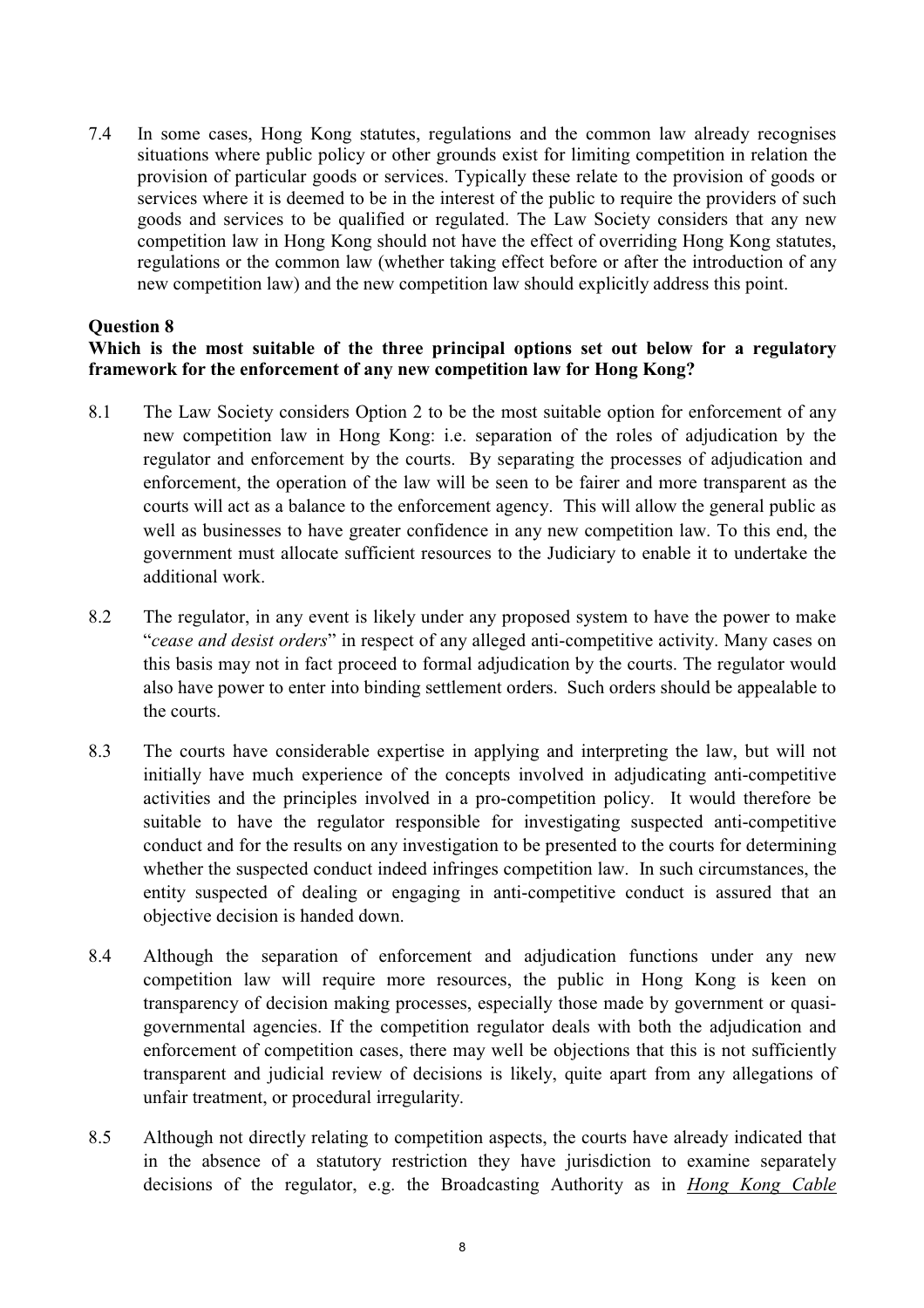Television Ltd v TVB and Galaxy Satellite .Broadcasting (Action Nos. 1171 and 1256 of 2005). However, aside from competition cases brought under the Telecommunications Ordinance and the Broadcasting Ordinance, any proposed competition law will be new to Hong Kong and the courts are well adept to consider new concepts judicially. Moreover, by allocating the adjudication of competition law to the courts, it will allow experience and expertise to be built up in handling such cases.

- 8.6 Taking the example of the Independent Commission Against Corruption (ICAC), the enforcement process (*i.e.* investigations into suspected corruption cases) is undertaken by the ICAC whereas the adjudication process is overseen by the courts which decide whether the suspected conduct is an infringement of the law. This shows that separating the functions of enforcement and adjudication between different authorities is not an alien concept in Hong Kong and works well in practice.
- 8.7 Some jurisdictions do adopt a single authority to deal with both enforcement and adjudication (e.g. in EU, UK, Jersey and Singapore) but with rights of appeal to the court. It may be argued that since Hong Kong is a small economy, a single authority will allow consolidation of resources and a more simple and streamlined procedure. However, in light of the existing regulatory regimes in Hong Kong and the strong sense of accountability required by the general public, the option of separating the adjudication and enforcement process seems desirable.

# **Ouestion 9**

Regardless of the option you may prefer, should the regulator be self-standing or should a two-tier structure be adopted, whereby a full-time executive is put under the supervision of a management board made up of individuals appointed from different sectors of the community?

- $9.1$ The Law Society recommends that the regulator should be self-standing as a single structure without the need for supervision by a separate management board. As there is currently no competition law, any competition regulator to be set up in Hong Kong will be starting from scratch. In order to set up the competition regulator, representatives from different sectors of the community will already be gathered including members from the Office of Telecommunications Authority and the Broadcasting Authority with experience in dealing with competition cases. Given the lack of expertise outside these industries, it would also be advisable to look for those with appropriate experience overseas. On this basis, there is no need for a separate management board which will only serve to stretch or duplicate the limited resources available and encourage greater bureaucracy.
- As indicated, on the basis of our proposal to separate the enforcement and adjudication 9.2 processes, there will be less need for an independent supervisory management board to oversee the activities of the competition regulator. The courts will in effect have the power to oversee these activities in the course of its decision making process.
- 9.3 Further, as long as the competition regulator comprises of individuals from different sectors of the community and, similar to the Securities and Futures Commission (SFC) and the ICAC, is independent from the government, there does not appear to be any need for an additional management board.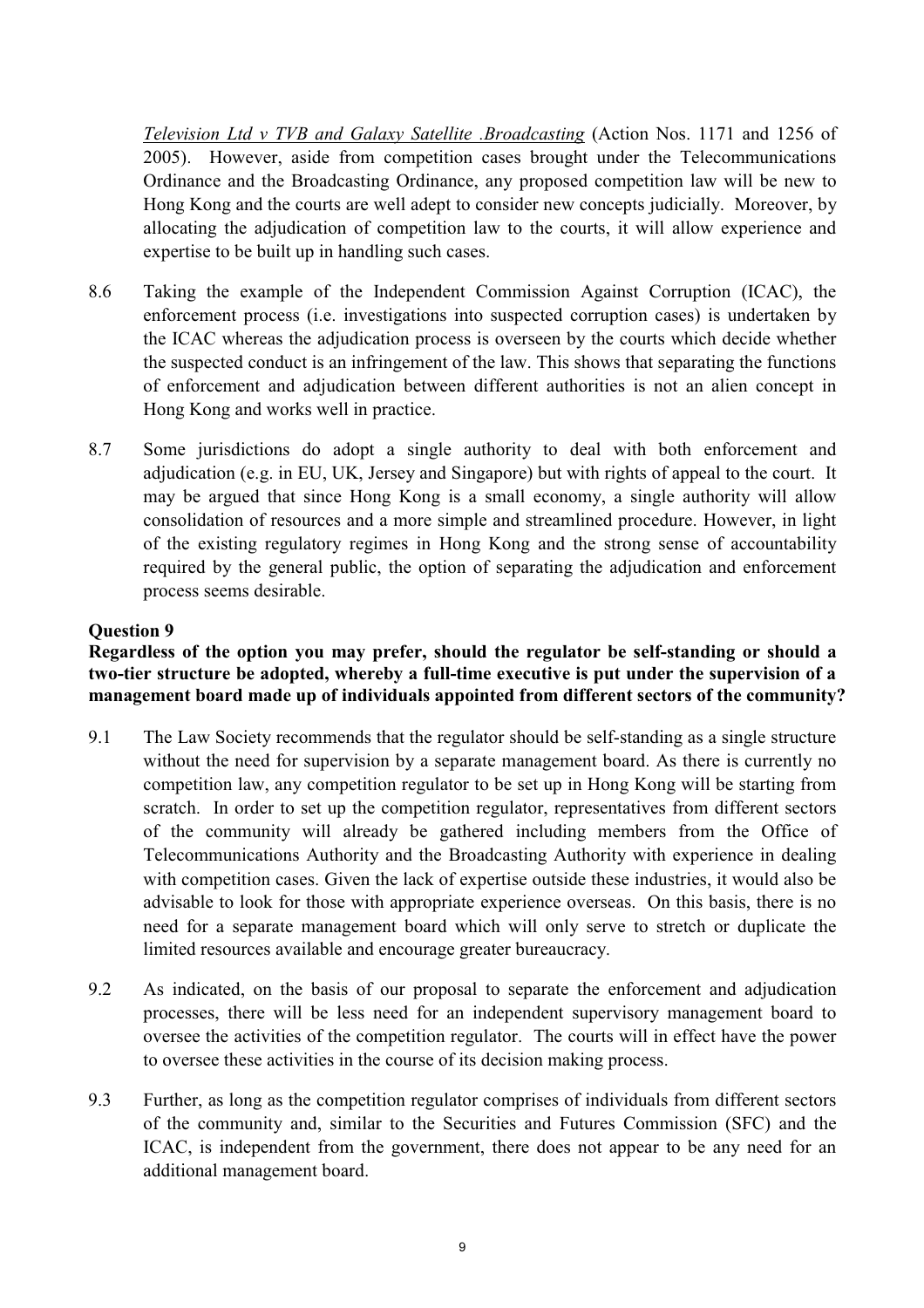- 9.4 The establishment of a separate management board will involve more resources. It may also complicate issues as members of the board may, in some way, be connected with companies or individuals involved in suspected anti-competitive behaviour cases, and thus give rise to conflict which would hinder the work of the competition regulator.
- 9.5 Taking a look at the structure of competition regulators around the world such as in Australia. Singapore and the UK, it is noted that most competition regulators have a selfstanding structure without any supervisory management board. It does not appear necessary in these jurisdictions to have a two-tier structure in order to project the image of independence and separation from the government. It thus seems that the establishment of one self-standing competition regulator in Hong Kong will be in line with current international practice.

### **Ouestions 10**

In order to help minimise trivial, frivolous or malicious complaints, should any new competition law provide that only the regulatory authority has the power to conduct formal investigations into possible anti-competitive conduct?

- 10.1 We agree that only the regulatory authority (and no other body or private individual) should have the power to conduct formal investigations into alleged abusive behaviour.
- 10.2 The regulatory authority should be open to considering complaints by others as to the behaviour of a party that is alleged to be abusive.
- $10.3$ The regulatory authority should not, however, be obliged to conduct a full formal investigation into every complaint it receives. There needs to be a process to weed out complaints that the authority believes to be without substance (or, in the words of the consultation paper, complaints that are "*trivial, frivolous or malicious*").
- $10.4$ We consider, therefore, there should be a threshold which needs to be met before the regulatory authority is obliged to investigate a complaint made to it in relation to abusive behaviour. However, the threshold level should not be set too high. In the UK, section 25 of the Competition Act provides that the Office of Fair Trading (OFT) may conduct an investigation if there are: "reasonable grounds for suspecting" cartel or abusive behaviour prohibited by the Act which is often referred to as the "section 25 threshold". We suggest this will provide a balanced approach, and give the regulatory authority reasonable scope to investigate alleged misconduct, whilst preventing it from being overburdened by an obligation to investigate every complaint.

### **Ouestion 11**

# What formal powers of investigation should a regulatory authority have under any new competition law?

Clearly, once the threshold is reached, and the regulator has commenced a formal  $11.1$ investigation into alleged abusive behaviour, the regulator - as any regulator - will require effective investigatory powers to obtain information and to conduct investigations. In order to eradicate abusive behaviour, the regulator needs wide powers to conduct inquiries and investigations.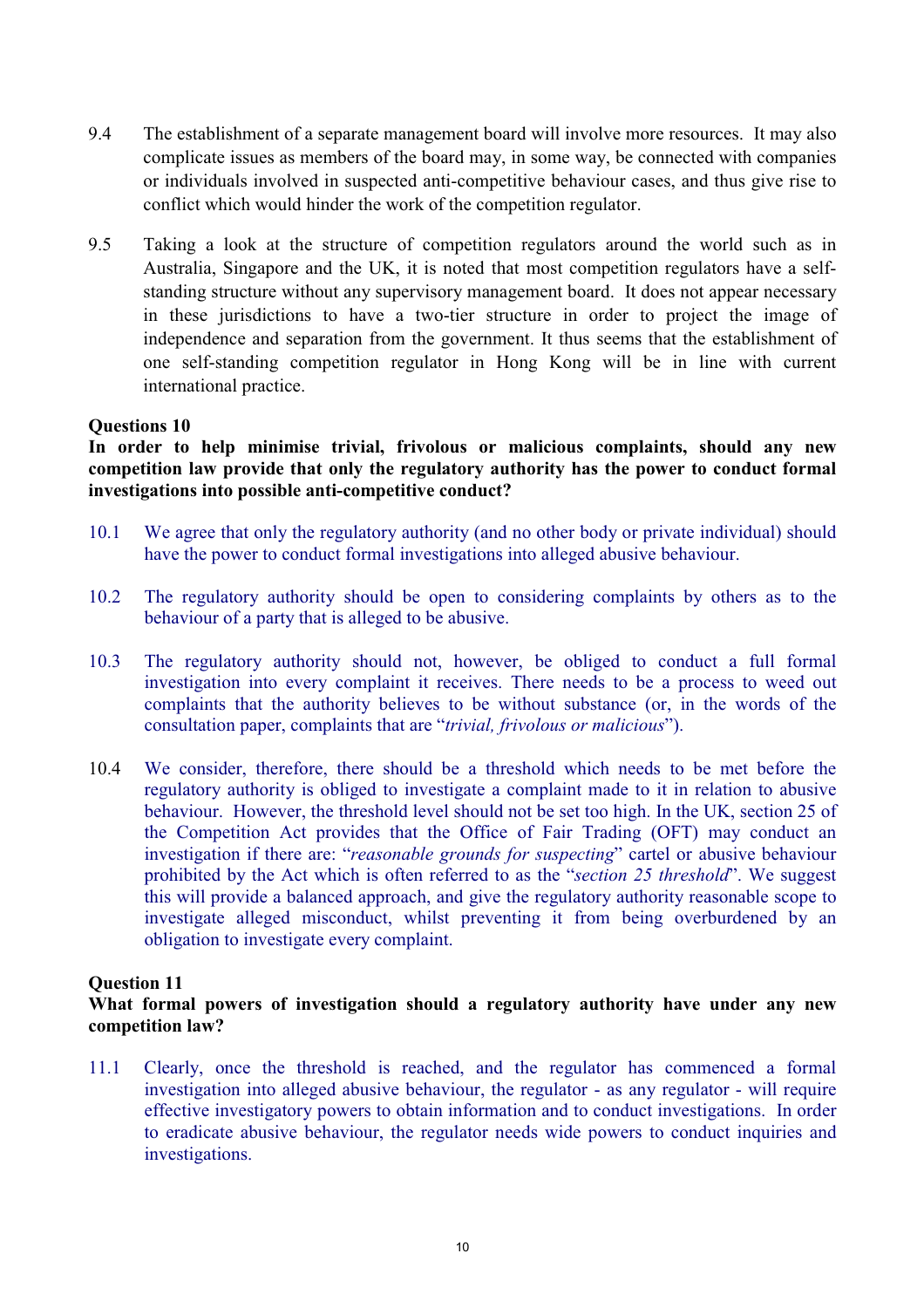- These powers should include (i) notices requiring the production of documents or  $11.2$ information, (ii) the power to enter premises without a warrant, and (iii) the power to enter premises with a warrant. We deal with each of these briefly below.
- The regulator should be entitled to give notice requiring a person to produce to the regulator  $11.3$ a specified document or specified information (by item or by category) which the regulator considers relevant to the investigation. Such a notice should indicate the subject-matter and purpose of the investigation, and the offences involved in non-compliance (see Question 12) below). The regulator should also be able to take copies or extracts from a document produced and to ask for an explanation of it. If a document is not produced, then the regulator should be entitled to ask why, and as to its whereabouts.
- 11.4 The regulator should be entitled to enter onto any premises in connection with an investigation. Where an officer of the regulator exercises the power to enter onto any premises without first obtaining a warrant from the High Court (the right of "*peaceable* entry"), that officer ought to be obliged to have the prior written authority of the regulator to so enter the premises and he should produce this on entry, together with a document setting out the subject-matter and purpose of the investigation, and (again) the offences involved in non-compliance. Where the premises being entered is that of the entity under investigation, there should be no requirement to give prior warning or notice, nor of (for example) exhausting other available powers to obtain information before resorting to this power. In other cases, prior notice should be given. Whilst on the premises, the officer should be entitled to require any person there to produce any documents which the officer considers relevant, to advise where a document may be found and require an explanation of any document produced. He should also be entitled to take a copy of a document (or an extract of any document), or require the production of a legible copy of any information held on a computer. However, he would not have the power of search, nor of forcible entry, which would only be exercisable where entry was pursuant to a warrant of the High Court (see immediately below).
- $11.5$ The regulator should also be entitled to apply to the High Court for a warrant giving a power of entry to named officers (as well as non-employees such as IT experts who may be able to assist with the investigation). Such a warrant may be issued in certain specified circumstances, and may allow for the use of reasonable force to obtain entry (the right of "forcible entry"). The specified circumstances might include:
	- there are reasonable grounds for suspecting a document that the regulator could obtain by written notice of peaceable entry is on the premises but would be interfered with if it were required to be produced;
	- entry without a warrant for the purpose of the investigation has been impossible and there are reasonable grounds for suspecting documents are on the premises which could have been required if entry had been obtained.

The subject-matter and purpose of the investigation, as well as the offences for non compliance, should be indicated on the warrant. Force may not be used against any person in effecting entry. The officers should have similar powers as when exercising the right of peaceable entry (e.g. to require the production of documents) but also powers to preserve documents/evidence (by, for example taking away originals of documents if necessary to prevent their disappearance).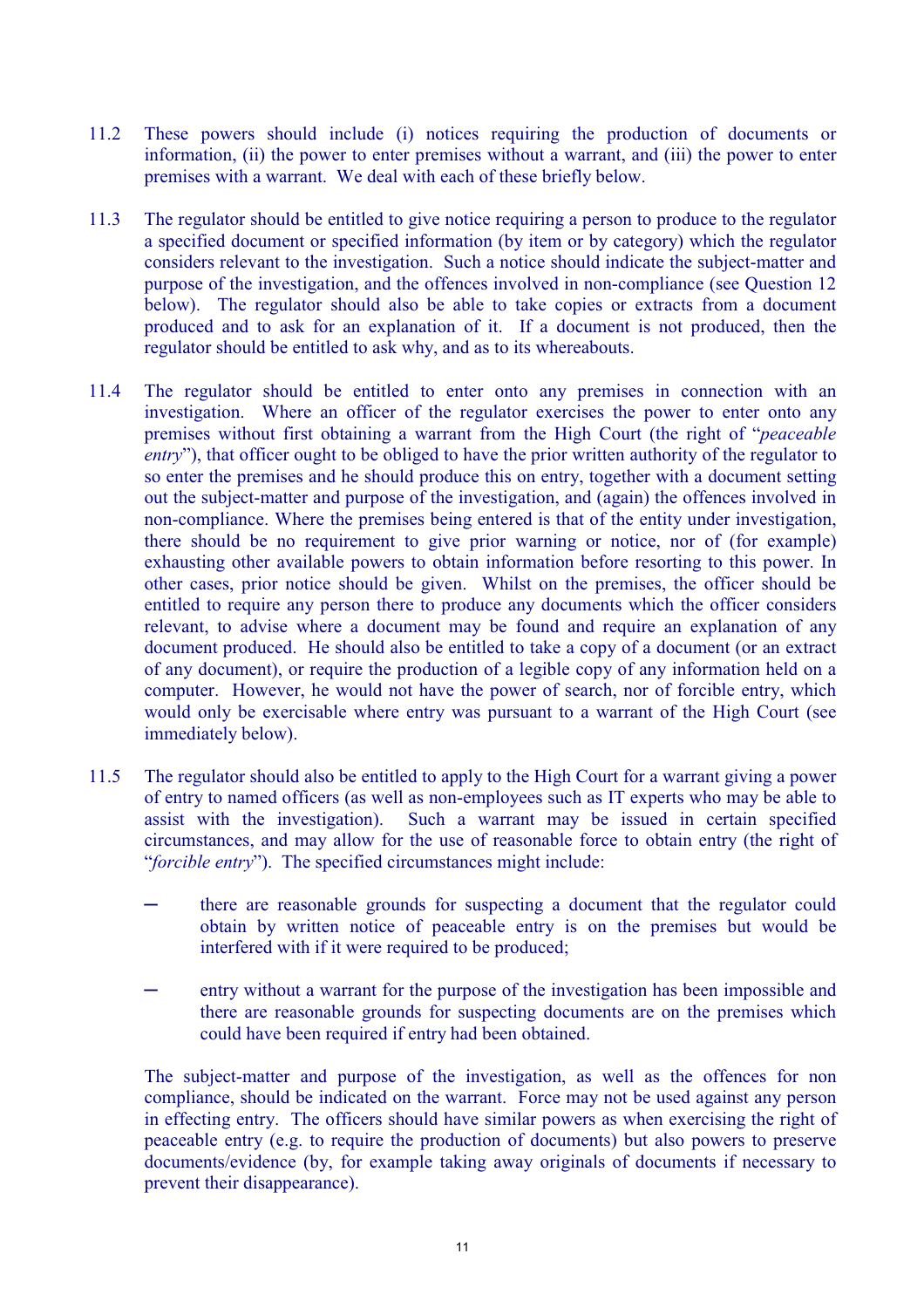$11.6$ There will need to be limits upon the use of the powers of investigation - such as to protect privileged communications, and the privilege against self-incrimination, as well as the protection of confidentiality by restricting the disclosure of information obtained during the course of an investigation. Those matters are dealt with elsewhere herein.

#### **Ouestion 12** Should failure to co-operate with formal investigations by the regulatory authority be made a criminal offence?

- As the Government's public discussion document notes (at paragraphs 114-115 on page 49).  $12.1$ authorities in Hong Kong and competition regulators overseas have formal powers of investigation by which they might require persons to produce documents or provide information; a person's failure to cooperate, when these powers of investigation are invoked, being considered a criminal offence. Similarly, and consistent with the approach overseas and with the position of other regulators in Hong Kong, we consider that there should be criminal sanctions for failing to cooperate with formal investigations by the regulatory authority (which is a different question altogether than whether a breach of competition laws per se should be a civil or criminal offence).
- 12.2 Offences would include failing to comply with any proper requirement of an officer exercising his investigatory powers; obstructing an officer in the performance of his powers; destroving, disposing of, falsifying or concealing documents or causing or permitting these things to occur; and supplying materially false or misleading information.
- $12.3$ Provision would need to be made for defences to those offences - for example, it might be a defence to a charge that a person had not produced a document for him to show that he did not have that document in his possession or control, or that it was not reasonably practicable for him to obtain it
- $12.4$ The penalties would depend on whether the offence is considered serious enough to be taken on indictment, or whether it can be tried summarily, but either route should be available and the penalties could be substantial in an appropriate case. Usually, penalties would be financial, but in some cases could include imprisonment too.

# **Ouestion 13**

How might a competition regulatory authority deal with the disclosure of information that comes to its knowledge having regard to the need to protect various categories of confidential information on the one hand, and the need to make appropriate disclosure in order to take forward an investigation when the circumstances so require?

### The right to require the disclosure of confidential information

 $13.1$ The power to compel individuals or companies to produce information that may otherwise be confidential is one which is commonly given to regulatory authorities or law enforcement Bodies like the SFC and the TA have the right to issue legally binding agencies. information disclosure/ documents production notices. This is an unavoidable result of the need for investigations into alleged criminal or regulatory infractions which almost inevitably involve confidential information.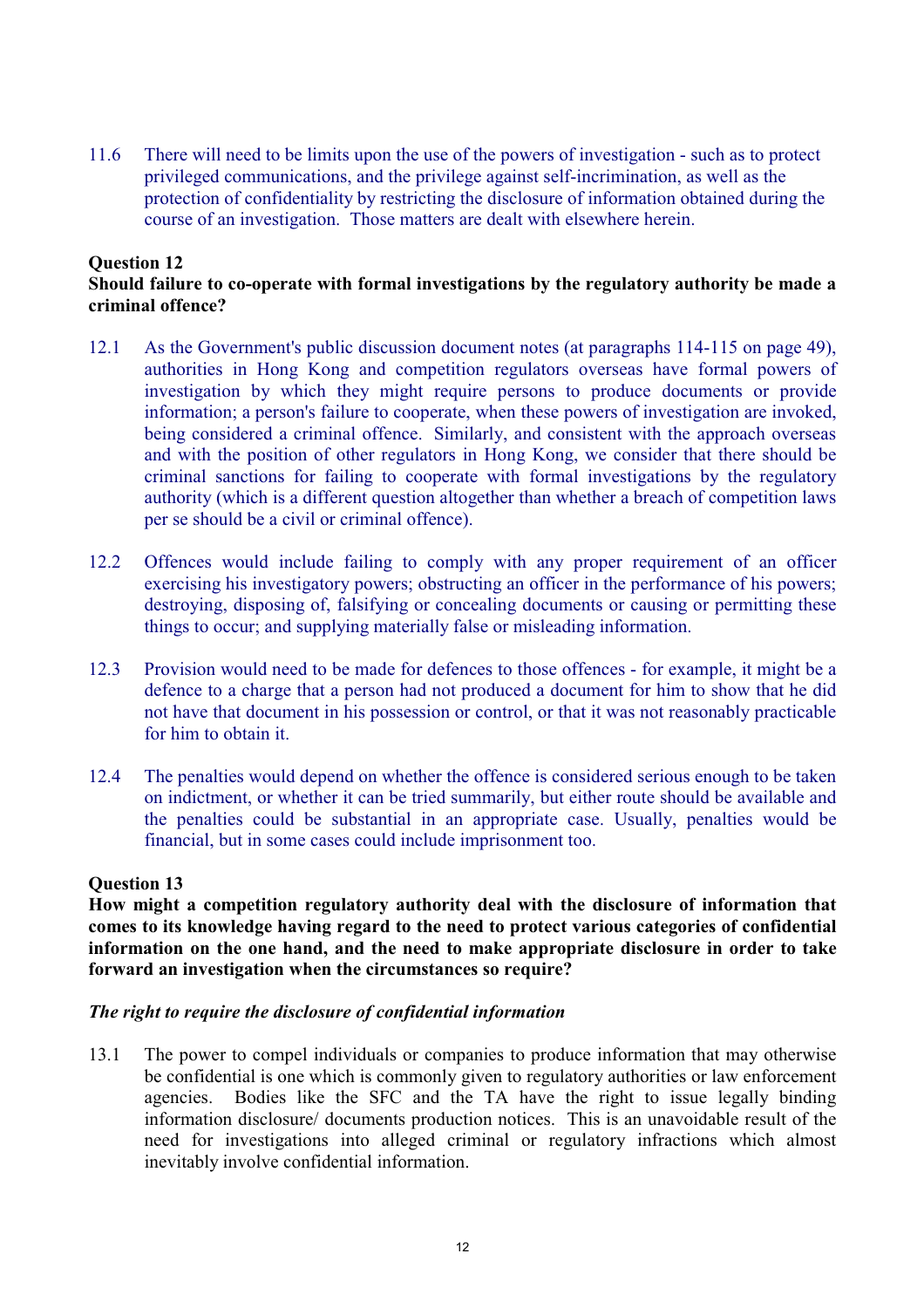- On this basis, it would be fair to say that if competition legislation is to have any "teeth".  $13.2$ then it would be essential for a competition authority to have the power to compel the production of confidential information. Further, the power given should extend to the ability for a competition commission to gain access to documents and information held outside of Hong Kong but to which a person/entity in Hong Kong has rights of access or ownership.
- $13.3$ However, as with the powers of other regulatory bodies and law enforcement agencies there should be an express provision in the legislation shielding from disclosure material that attracts legal professional privilege ("LPP"). LPP is a fundamental right (whether at common law or under Article 35 of the Basic Law) that must not be compromised under any circumstances

# Uses of confidential information obtained

- 134 It is perhaps trite to say that any confidential information obtained by a competition authority can be used for its own investigations and its own regulatory actions. In relation to the latter, it may be noted that the fact that confidential information may be sensitive for a company does not, for example, prevent its use as evidence in criminal proceedings or other forms of regulatory actions. If the information cannot be so relied upon, then the reasons for any decision made or settlement entered into (both of which would be publicly announced) by the competition authority may become incomplete.
- $13.5$ However, there are two areas where the use of confidential information may be less straightforward:
	- 13.5.1 passing on of such information to a complainant in a competition investigation to enable it to respond to any preliminary findings by a competition authority; and
	- 13.5.2 disclosure of information obtained by a competition authority to other regulatory authorities or law enforcement agencies where such information appears to indicate an illegal act that falls within the scope of authority of these bodies.

### Disclosure of information to a complainant

- A complainant may often be a competitor to the party that is being investigated. On its face, 13.6 if a competition authority discloses confidential information from an investigated party to the complainant, it might give the complainant an unfair competitive advantage in its business rivalry with the investigated party. This could undermine the very purpose of competition legislation.
- 13.7 Nonetheless, there may be situations where it is in the public's interest for a competition authority to disclose the information obtained from an investigated party to the public (including the complainant). Such provisions are currently found in both the Broadcasting and Telecommunications Ordinances.
- 13.8 In the present context, an investigation may, for example, be launched into parties within a highly specialised industry sector. A competition authority may then receive confidential information from an investigated party which, on its face, does not disclose any anticompetitive conduct.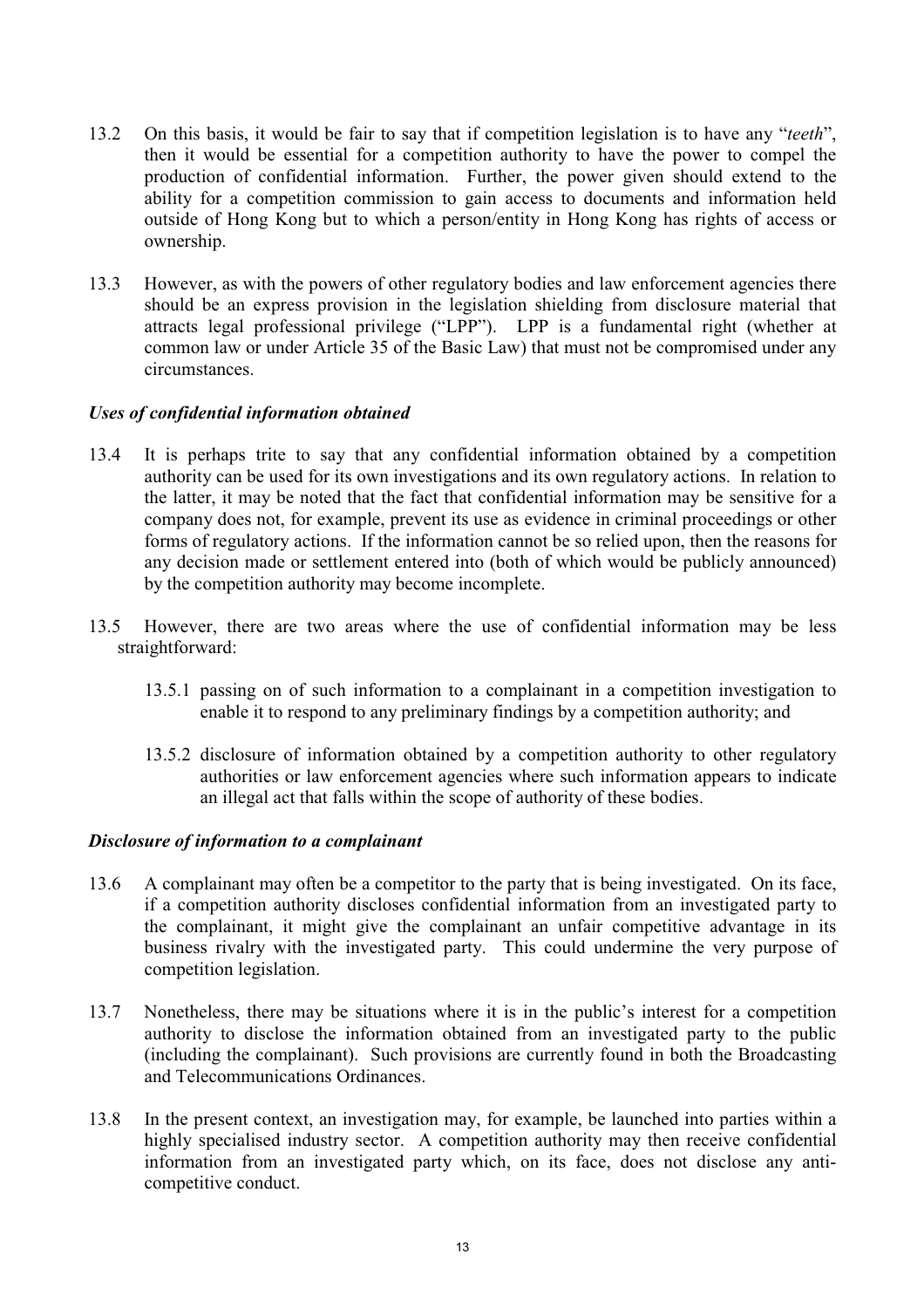- 13.9 However, it may be that the conduct indicated by the information may in fact be anticompetitive in the sector in question. In such cases, it might be in the public interest for the information (possibly with highly sensitive information as specific accounting figures redacted) to be made available for all, including the complainant, so that submissions can be made in relation to the information
- 13.10 Whilst a similar argument for access to information by a complainant had failed in relation to similar provisions found in the Broadcasting Ordinance,  $\frac{7}{1}$  it was made in the context of an expert, industry-specific regulator. The notion of "*public interest*" for the release of confidential information to a complainant may well be wider when applied to a generalist competition authority.
- 13.11 Therefore, it is proposed that a competition authority be given the power to disclose confidential information received by it to the public (including a complainant) subject to a public interest test, and the consultation of the party providing the information.

# Disclosure of information to other regulatory bodies

- 13.12 The other main possible use for confidential information collected by a competition authority is whether it can be passed on for use by other regulatory bodies. Authorities such as the SFC and the Hong Kong Monetary Authority ("HKMA"), for example, do have certain rights to pass information collected to another regulatory agency without first notifying the person supplying the information.
- 13.13 On the other hand, in their administration of industry-specific competition regimes, the Broadcasting and Telecommunications Authorities do not appear to have such rights (save for passing information to each other).
- 13.14 The issue, therefore, is which of the two models for handling confidential information as regards other regulatory authorities should be adopted in the proposed competition legislation.
- 13.15 In this regard, we note that it is not currently proposed that competition law infringements should be made criminal offences over which a competition authority would have the power to investigate. This is unlike the SFC and the HKMA, which have regulatory jurisdiction over the investigation of certain criminal acts. Thus, we believe that there is no proper basis for giving a competition authority the power to pass on information to other bodies which may use it for the purposes of a criminal prosecution.

However, should the Government be of a different view and decide to give a competition authority the power to pass on such information, we believe that the information should be subject to the privilege against self-incrimination. This will ensure that the rights of the party giving the information are at least given some degree of protection (namely that the information can only be used by another body for intelligence-gathering purposes and not as evidence against a party).

<sup>&</sup>lt;sup>7</sup> PCCW Limited v Broadcasting Authority (HCAL 97/2005, 26 January 2006, Reyes J).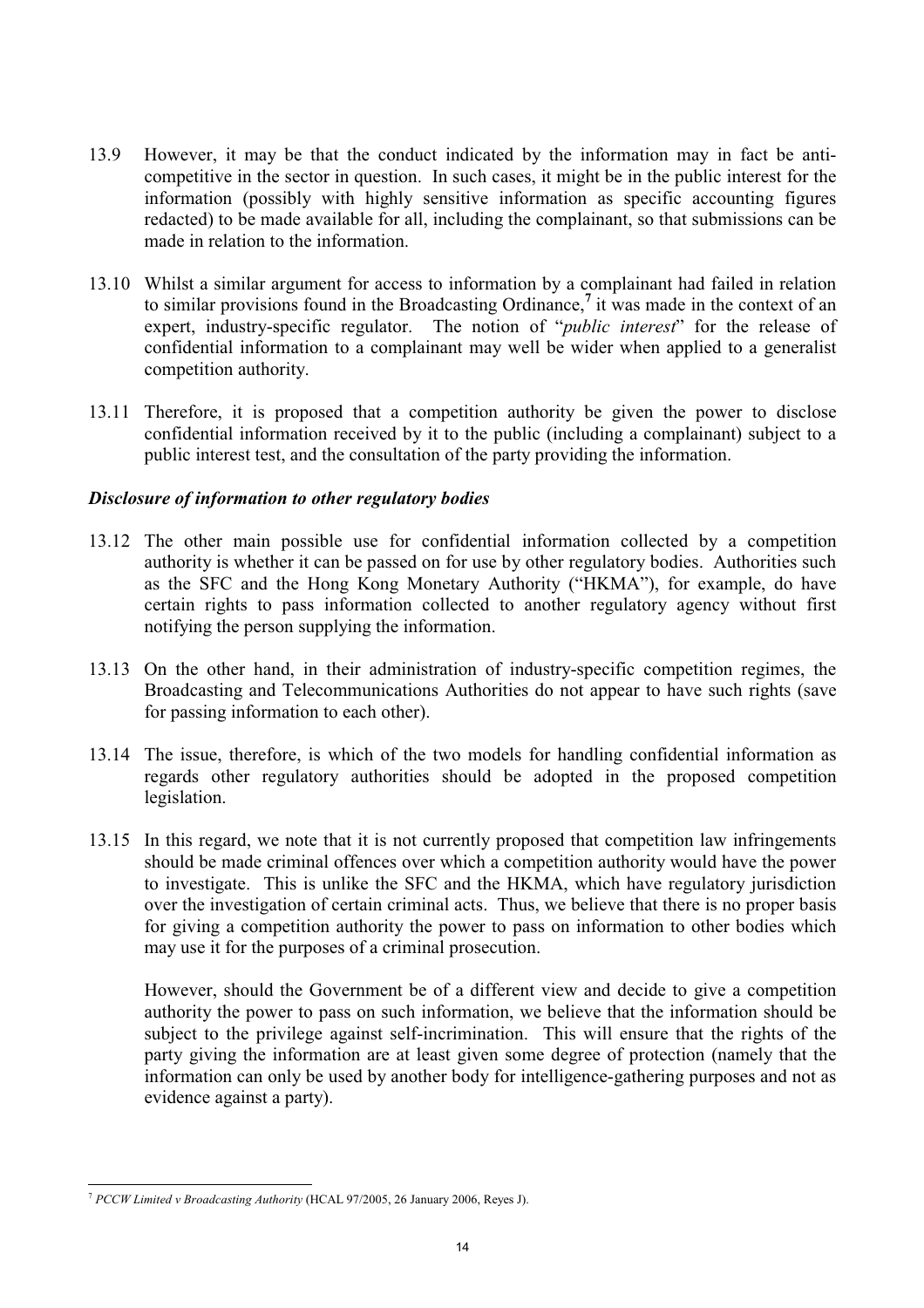# **Ouestion 14**

# Should the existing sector specific regulators that also have a competition role continue to play such a role if a cross-sector competition regulatory authority were to be established?

- $14.1$ The Law Society is of the view that there should be a single regulator with authority to regulate anti-competitive conduct in all sectors of Hong Kong's economy. If there were multiple regulators this would have the potential to create an unnecessary level of bureaucracy as well as create confusion as to which regulator(s) has (have) jurisdiction in particular cases.
- 14.2 However, the Law Society notes that the existing regulators of the telecommunications and broadcasting spectrum in Hong Kong have similar counterparts in overseas regimes, where there is also competition regulation in force.
- $14.3$ The more stringent regime for these two particular sectors may be due to the fact that in Hong Kong and most other jurisdictions, licences are required in order to operate. Broadcasting, in particular, is in the public domain and therefore needs to be regulated carefully. Competition in the UK is governed by the Competition Act 1998 and Articles 81 and 82 of the EC Treaty. However, the independent regulatory body, Ofcom has wideranging duties covering various industries, for example, television, radio and wireless communication. Of com also has statutory duties under the Communications Act 2003 to further the interests of citizens and consumers by promoting competition and protecting consumers from harmful or offensive material.
- Similarly, the US is governed by the Sherman Antitrust Act 1890 and Clayton Antitrust Act, 14.4 1914 The Federal Communications Commission (FCC), established by the Communications Act 1934 also acts as an independent agency charged with regulating interstate and international communications by radio, television, wire, satellite and cable.
- $14.5$ For the reasons that this sector is monitored more carefully overseas, it would seem practical that the broadcasting sector in particular is individually monitored in Hong Kong. but such monitoring by sector specific regulatory authorities should not exclude the jurisdiction of a general competition regulatory authority.
- $146$ Even if separate competition regulations are to be maintained for different sectors, they should have the same basic competition rules in order to ensure consistency.

# **Ouestion 15**

# Should breaches of any new competition law be considered civil or criminal infringements? What levels of penalty would be suitable?

- $15.1$ If any competition law is to have effectiveness, the courts must be able to levy penalties for engaging in anti-competitive conduct that have a sufficiently high deterrent effect. As noted in the consultation paper, such action on the part of the courts can take the form of civil or criminal sanctions.
- $15.2$ Given that any law that extends to cross-sector interests to deter anti-competitive would be relatively new to Hong Kong, the Law Society submits that criminal sanctions should be limited. Because perpetrators of anti-competitive conduct may do so without knowing the full implications of the acts, it is submitted that only those who continue to engage in anticompetitive conduct after a cease-and-desist order has been served should be held criminally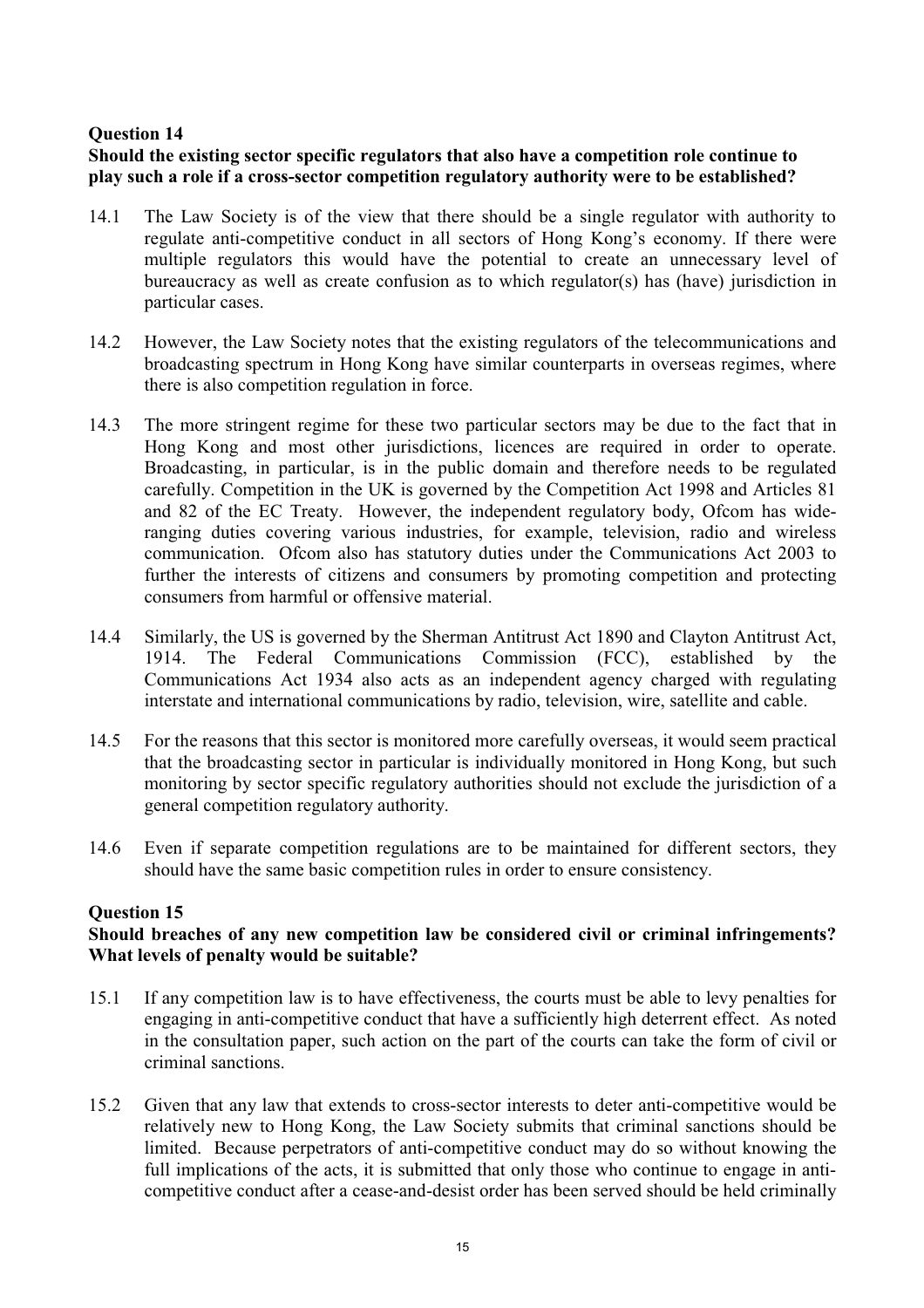accountable. Others who could be criminally sanctioned should be limited to those who repeatedly and deliberately frustrate an investigation.

- $15.3$ If criminal sanctions are imposed, anti-competitive conduct could result in a fine or even imprisonment. However since criminal liability will require the prosecution to prove *mens* rea, there must be evidence to support this, and thus the purpose of any conduct resulting in alleged anti-competitive acts. In any event, the Law Society submits that it would be sufficient to impose fines and other non custodial sentences such as removing the ability of any individuals concerned to be a director of the company engaging in anti-competitive conduct. Imprisonment is perhaps too heavy a penalty.
- $154$ The regulator could also be conferred with the right to seek remedies through civil proceedings, akin to the powers of the Securities and Futures Commission. The onus of proof in such cases would be less demanding. Nonetheless the remedies could be effective if the range of options includes for example the ability to disgorge profits assessed to have been gained through anti-competitive conduct.

# **Ouestion 16** Should any new competition law include a leniency programme?

- 16.1 Cartels usually operate secretively and developing information as to their activities could pose a challenge to the regulatory authority. If there is an incentive then a member of a cartel would more likely be willing to come forward with essential information to enable an investigation or even a prosecution. A suitable incentive would be a leniency programme whereby the cartel member that provides relevant information, while nonetheless guilty of anti-competitive conduct, would have a fine reduced or even waived.
- 16.2 The courts should have regard to various factors such as the usefulness of the information provided, the timeliness of the provision of information, the cooperation rendered to regulators in the course of the investigation and whether, and if so how, this company had encouraged others to participate in a cartel.
- 16.3 There must also be consideration of the timing of any anti-competitive conduct. If and when new legislation is introduced, individuals and businesses must be given a reasonable period of time to remove offending elements of what constitutes anti-competitive conduct. A process of education must precede any robust enforcement of new laws, particularly as livelihood issues are involved and criminal sanctions may be levied.

### **Ouestion 17**

### Should any new competition regulator be empowered to issue orders to "cease and decease" from anti-competitive conduct?

 $171$ The answer to this question must be yes. The new competition regulator should have the power to make the order itself rather than to go to court to get the order so as to avoid delay. There should however be sufficient safeguard in place to ensure that interested parties have the right to review/appeal against that order.

### **Ouestion 18:**

As an alternative to formal proceedings, might any new competition regulator has the authority to reach a binding settlement with parties suspected of anti-competitive conduct?